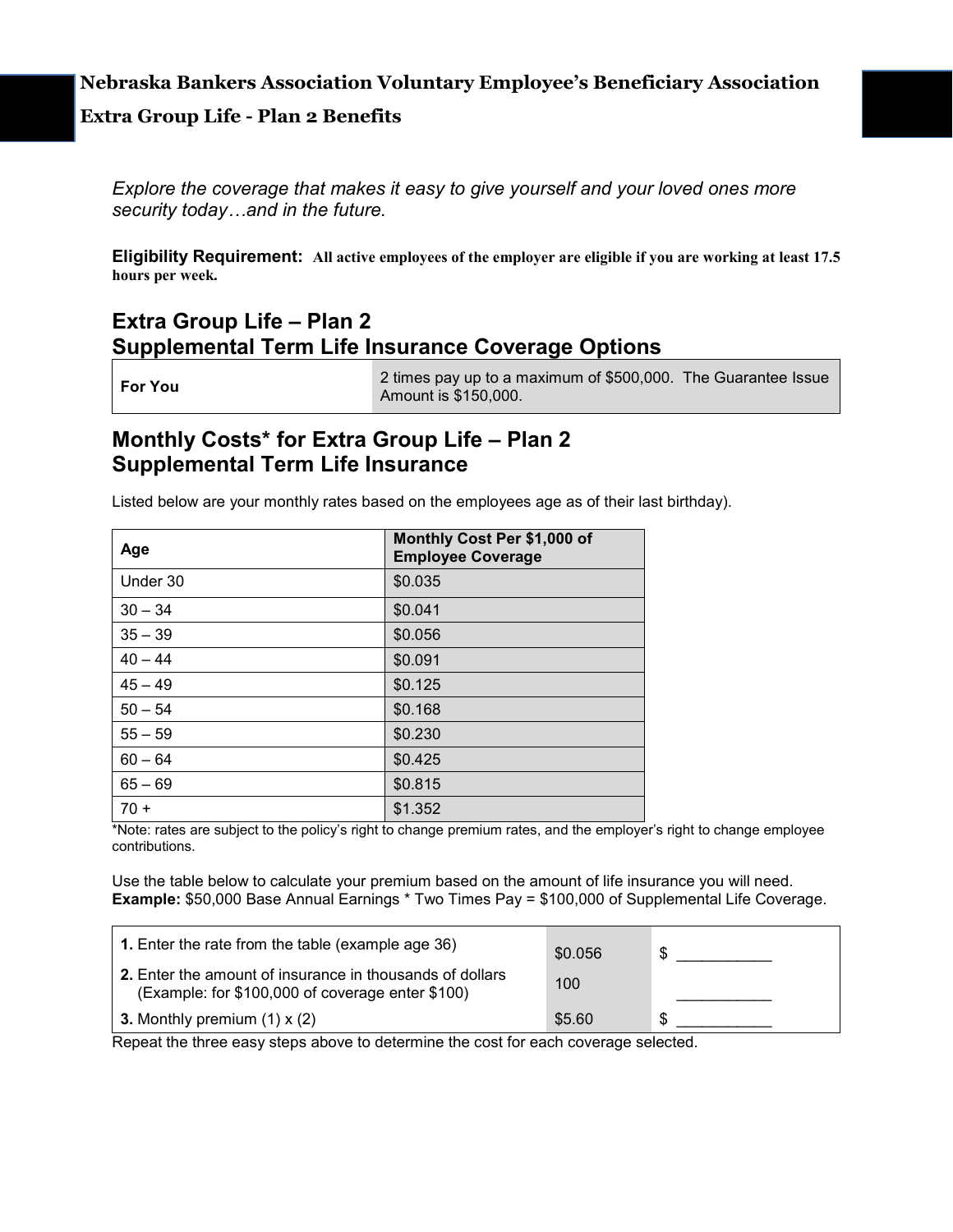# **Additional Coverage Information**

## **How To Apply\***

Complete your enrollment form and return it to your Human Resources Manager today! Be sure to indicate your Beneficiary.

**Note:** If you do not wish to make a change to your coverage, you do not need to do anything.

\*All applications are subject to review and approval by Metropolitan Life Insurance Company. Based on the plan design and the amount of coverage requested, a Statement of Health may need to be submitted to complete your application.

### **For Employee Coverage**

Enrollment in this Supplemental Term Life insurance plan is available without providing medical information as long as:

### **For Annual Enrollment**

- The enrollment takes place prior to the enrollment deadline, and
- You are continuing the coverage you had in the last year.

#### **For New Hires**

- The enrollment takes place within 31 days from the date you become eligible for benefits, and
- You are enrolling for coverage equal to or less than \$150,000.

If you do not meet all of the conditions stated above, you will need to provide additional medical information by completing a Statement of Health form.

## **Once Enrolled, You have Access to MetLife Advantages<sup>SM</sup> - Services to Help Navigate What Life May Bring**

### $\mathbf{G}$ rief  $\mathbf{C}$ oun $\mathbf{s}$ elin $\mathbf{g}^1$ *T*o help you, your dependents, and your beneficiaries cope with loss

You, your dependents, and your beneficiaries have access to grief counseling<sup>1</sup> sessions and funeral related concierge services to help cope with a loss – at no extra cost. Grief counseling services provide confidential and professional support during a difficult time to help address personal and funeral planning needs. At your time of need, you and your dependents have 24/7 access to a work/life counselor. You simply call a dedicated 24/7 toll-free number to speak with a licensed professional experienced in helping individuals who have suffered a loss. Sessions can either take place in-person or by phone. You can have up to five faceto-face grief counseling sessions per event to discuss any situation you perceive as a major loss, including but not limited to death, bankruptcy, divorce, terminal illness, or losing a pet.1 In addition, you have access to funeral assistance for locating funeral homes and cemetery options, obtaining funeral cost estimates and comparisons, and more. You can access these services by calling 1-888-319-7819 or log on to www.metlifegc.lifeworks.com (Username: metlifeassist; Password: support).

Download this helpful Funeral Planning Guide at [www.metlife.com/funeralguide.](http://www.metlife.com/funeralguide)

## **Funeral Discounts and Planning Services2**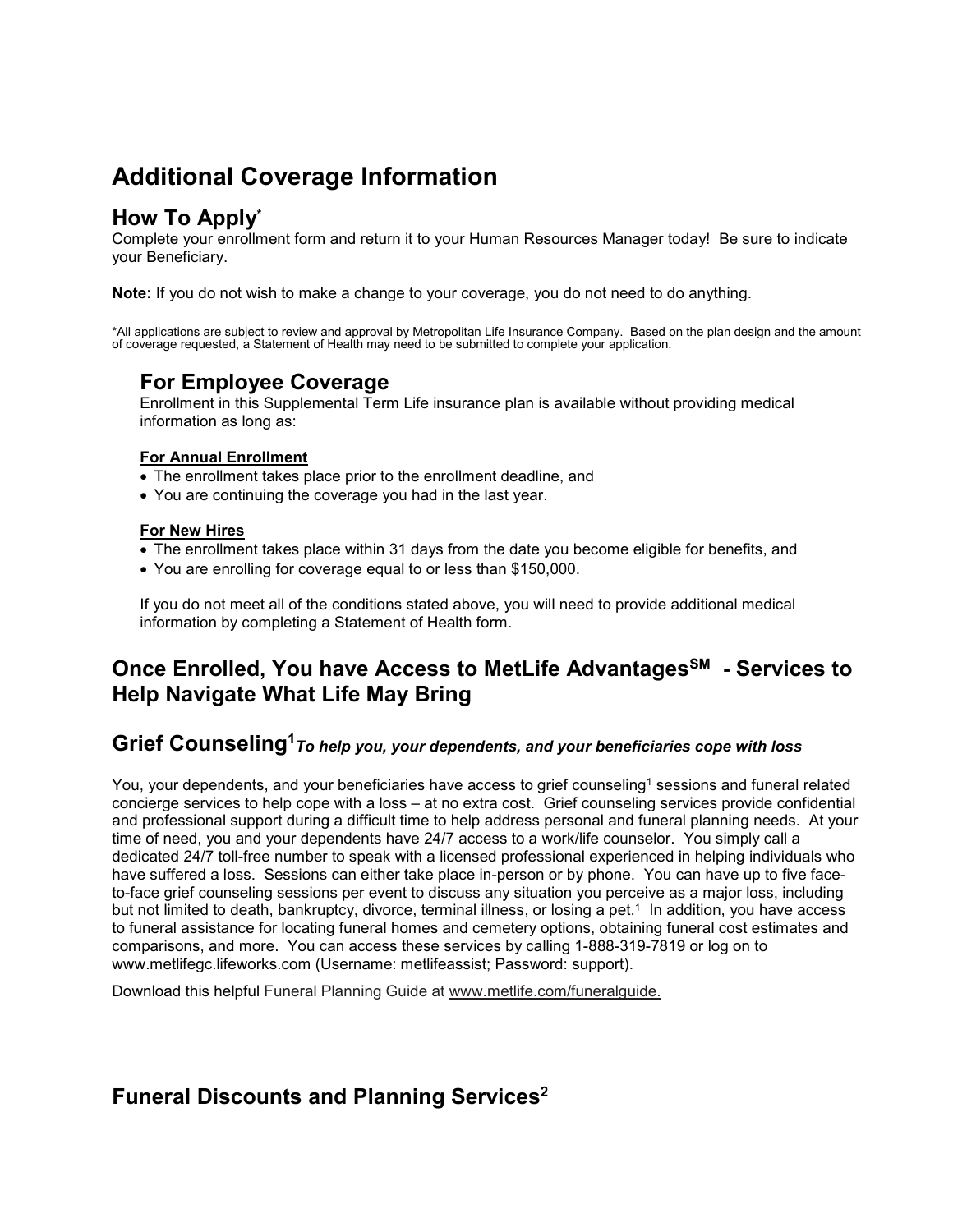### *Ensuring your final wishes are honored*

As a MetLife group life policyholder, you and your family may have access to funeral discounts, planning and support to help honor a loved one's life - at no additional cost to you. Dignity Memorial provides you and your loved ones access to discounts of up to 10% off of funeral, cremation and cemetery services through the largest network of funeral homes and cemeteries in the United States.

When using a Dignity Memorial Network you have access to convenient planning services - either online at www.finalwishesplanning.com, by phone (1-866-853-0954), or by paper - to help make final wishes easier to manage. You also have access to assistance from compassionate funeral planning experts to help guide you and your family in making confident decisions when planning ahead as well as bereavement travel services available 24 hours, 7 days a week, 365 days a year - to assist with time-sensitive travel arrangements to be with loved ones.

## **Beneficiary Claim Assistance3**

### *For support when beneficiaries need it most*

This program is designed to help beneficiaries sort through the details and serious questions about claims and financial needs during a difficult time. MetLife has arranged for Massachusetts Mutual Life Insurance Company (Mass Mutual) financial professionals to be available for assistance in-person or by telephone to help with filing life insurance claims, government benefits and help with financial questions.

## **Life Settlement Account5**

#### *For immediate access to death proceeds*

The Total Control Account® (TCA) settlement option provides your loved ones with a safe and convenient way to manage the proceeds of a life or accidental death and dismemberment claim payments of \$5,000 or more, backed by the financial strength and claims paying ability of Metropolitan Life Insurance Company. TCA death claim payments relieve beneficiaries of the need to make immediate decisions about what to do with a lump-sum check and enable them to have the flexibility to access funds as needed while earning a guaranteed minimum interest rate on the proceeds as they assess their financial situations. Call 1-800-638- 7283 for more information about options available to you.

### **Will Preparation** <sup>7</sup>

### *To help ensure your decisions are carried out*

When you enroll for supplemental term life coverage, you will automatically receive access to Will Preparation Services at no extra cost to you. Both you and your Spouse will have unlimited in-person or telephone access to one of Hyatt Legal Plans' nationwide network of 14,000+ participating attorneys for preparation of or updating a will, living will or power of attorney.\* When you use a participating plan attorney, there will be no charge for the services.\* Like life insurance, a carefully prepared will (simple or complex), living will and power of attorney are important.

- A will lets you define your most important decisions, such as who will care for your children or inherit your property.
- A living will ensures your wishes are carried out and protects your loved ones from having to make very difficult and personal medical decisions by themselves. Also called an "advanced directive," it is a document authorized by statutes in all states that allows you to provide written instructions regarding use of extraordinary life-support measures and to appoint someone as your proxy or representative to make decisions on maintaining extraordinary life-support if you should become incapacitated and unable to communicate your wishes.
- Powers of attorney allow you to plan ahead by designating someone you know and trust to act on your behalf in the event of unexpected occurrences or if you become incapacitated

Call 1-800-821-6400 and a Client Service Representative will assist you.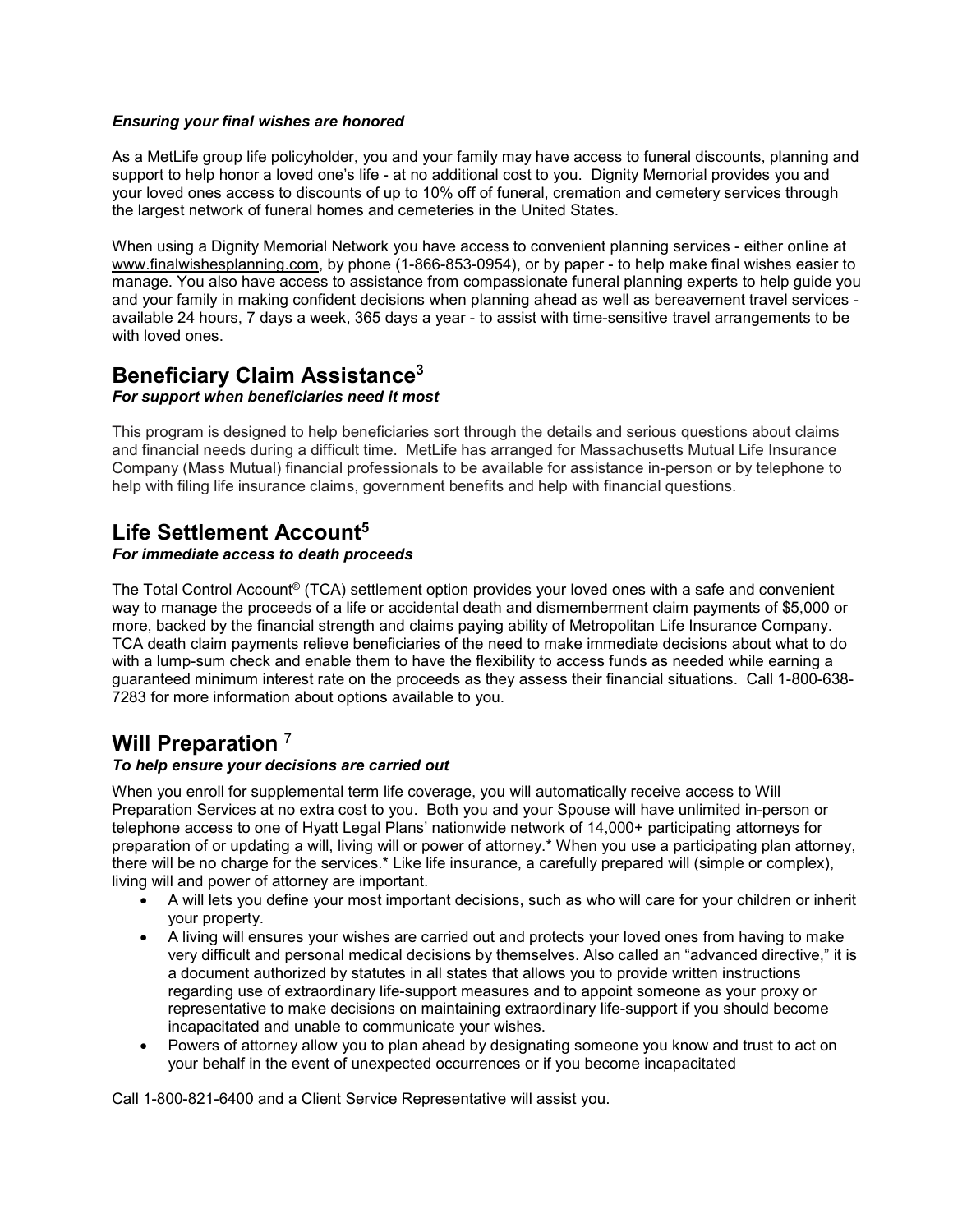\* You also have the flexibility of using an attorney who is not participating in the Hyatt Legal Plans network and being reimbursed for covered services according to a set fee schedule. In that case you will be responsible for any attorney's fees that exceed the reimbursed amount.

# **Estate Resolution Services<sup>SM7</sup> (ERS)**

#### *Personal service and compassion assistance to help probate your and your spouse's/domestic partner's estates.*

MetLife Estate Resolution Services SM provides probate services in person or over the phone to the representative (executor or administrator) of the deceased employee's estate and the estate of the employee's spouse/domestic partner. Estate Resolution Services include preparation of documents and representation at court proceedings needed to transfer the probate assets from the estate to the heirs and completion of correspondence necessary to transfer non-probate assets. ERS covers participating plan attorneys' fees for telephone and face-to-face consultations or for the administrator or executor to discuss general questions about the probate process.

## **WillsCenter.com8**

### *Self-service online legal document preparation*

Employees and spouses/domestic partners have access to WillsCenter.com, an online document service to prepare and update a will, living will, power of attorney, funeral directive, memorandum of wishes or HIPAA authorization form in a secure 24/7 environment at no additional cost. This service is available with all life coverages. Log on to [www.willscenter.com](http://www.willscenter.com/) to register as a new user.

## **Digital Storage9**

MetLife Infinity is a resource that can help you create a digital legacy for your beneficiaries, estate administrators and others who play important roles in your major life events. It is available to anyone regardless of affiliation with MetLife. MetLife Infinity offers a unique way to capture and securely store your important documents, audio files, photos, and videos. Items you can store using MetLife Infinity include deeds, wills and executor instructions and financial and life stage planning documents. Once you've captured your digital legacy, MetLife Infinity allows you to designate individuals to receive your collection electronically in the event of your death or at another time you indicate. To access MetLife Infinity, visit *https://metlifeinfinity.com* to register and learn more.

## **Retirement Planning3**

A four-part workshop series that offers you comprehensive retirement education. You also have the option to meet with a local financial professional to discuss your specific circumstances and individual goals.

### **Range of solutions for continuing workplace coverage**

### **Portability**

### *So you can keep your coverage even if you leave your current employer*

Should you leave Nebraska Bankers Association Voluntary Employee's Beneficiary Association for any reason, and your Supplemental insurance under this plan terminates, you will have an opportunity to continue group term coverage ("portability") under a different policy, subject to plan design and state availability. Rates will be based on the experience of the ported group and MetLife will bill you directly. Rates may be higher than your current rates. To take advantage of this feature, you must have coverage of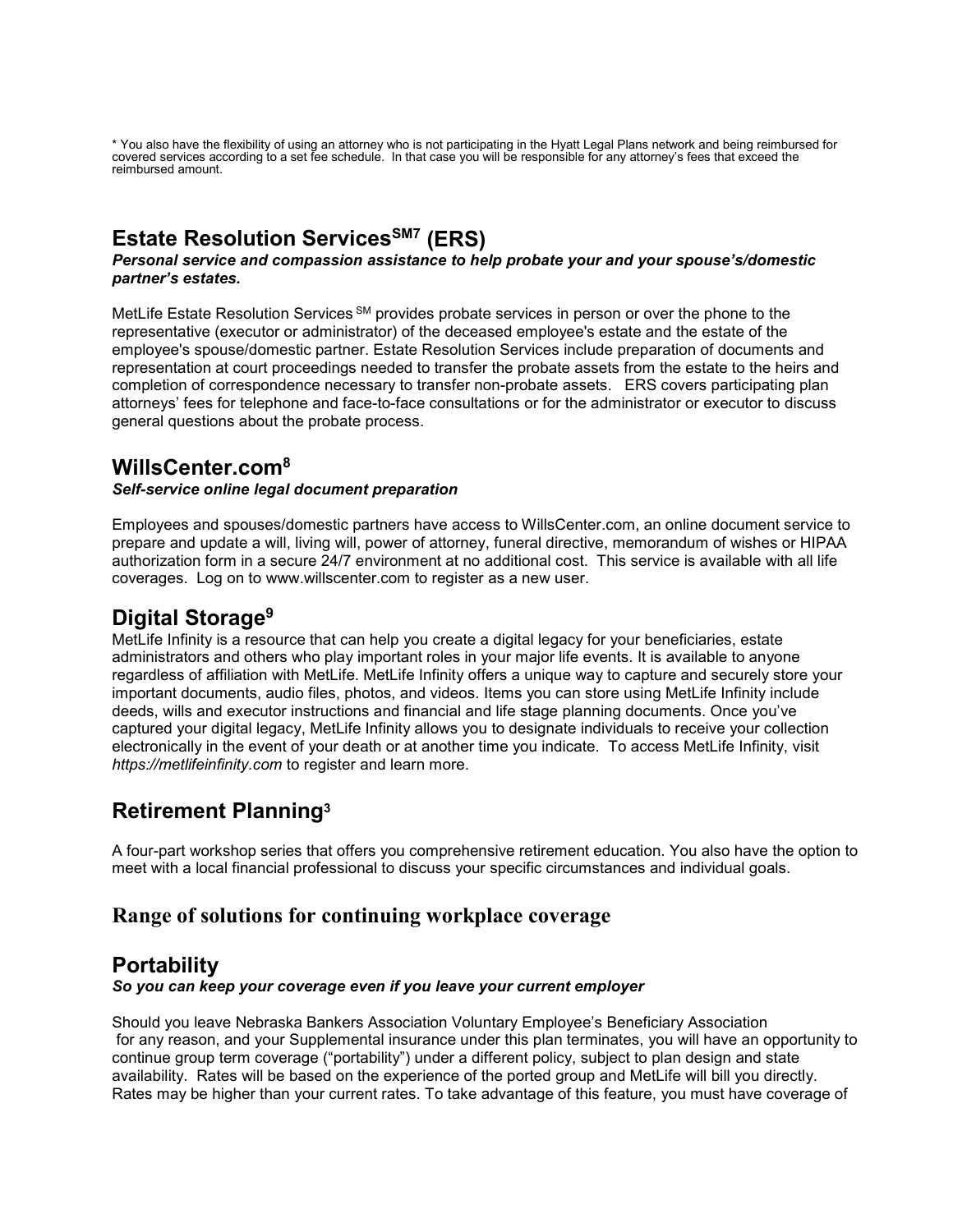at least \$10,000 up to a maximum of \$2,000,000 .

Generally, there is no minimum time for you to be covered by the plan before you can take advantage of the portability feature. Please see your certificate for specific details. Please note that if you experience an event that makes you eligible for portable coverage, please call a MetLife representative at 1-888-252-3607 or contact your plan administrator for more information.

## **Additional Features**

**This insurance offering from your employer and MetLife comes with additional features that can provide assistance to you and your family.**

### **Accelerated Benefits Option<sup>10</sup>**

*For access to funds during a difficult time*

If you become terminally ill and are diagnosed with 12 months or less to live, you have the option to receive up to 80% of your life insurance proceeds. This can go a long way towards helping your family meet medical and other expenses at a difficult time. Amounts not accelerated will continue under your employer's plan for as long as you remain eligible per the certificate requirements and the group policy remains in effect.

The accelerated life insurance benefits offered under your certificate are intended to qualify for favorable tax treatment under Section 101(g) of the Internal Revenue Code (26 U.S.C.Sec 101(g)).10

Accelerated Benefits Option is not the same as long term care insurance (LTC). LTC provides nursing home care, home-health care, personal or adult day care for individuals above age 65 or with chronic or disabling conditions that require constant supervision.

### **Conversion**

#### *For protection after your coverage terminates*

You can generally convert your group term life insurance benefits to an individual whole life insurance policy if your coverage terminates in whole or in part due to your retirement, termination of employment, or change in employee class. Conversion is available on all group life insurance coverages. If you experience an event that makes you eligible to convert your coverage, please call 1-877-275-6387 to begin the conversion process. Please contact your plan administrator for more information.

### **Waiver of Premiums for Total Disability (Continued Protection)** *Offering continued coverage when you need it most*

If you become Totally Disabled, you may qualify to continue certain insurance. You may also be eligible for waiver of your supplemental term life e premium until you die, or recover from your disability, whichever is sooner.

Total Disability or Totally Disabled means you are unable to do your job and any other job for which you are fit by education, training or experience due to injury or sickness. Your waiver will begin after you have satisfied a 6-month waiting period of continuous disability. The waiver of premium will end when you reach your normal social security retirement age, die, or recover. Please note that this benefit is only available after you have participated in the supplemental term life plan for 12 months and it is not available on dependent coverage.

If you return to work after completing part or all of the 6-month waiting period and later cease active work due to the same or a related Total Disability while your coverage is being continued, you will be given credit for the prior partial or total completion of the waiting period and it will be considered a continuation of the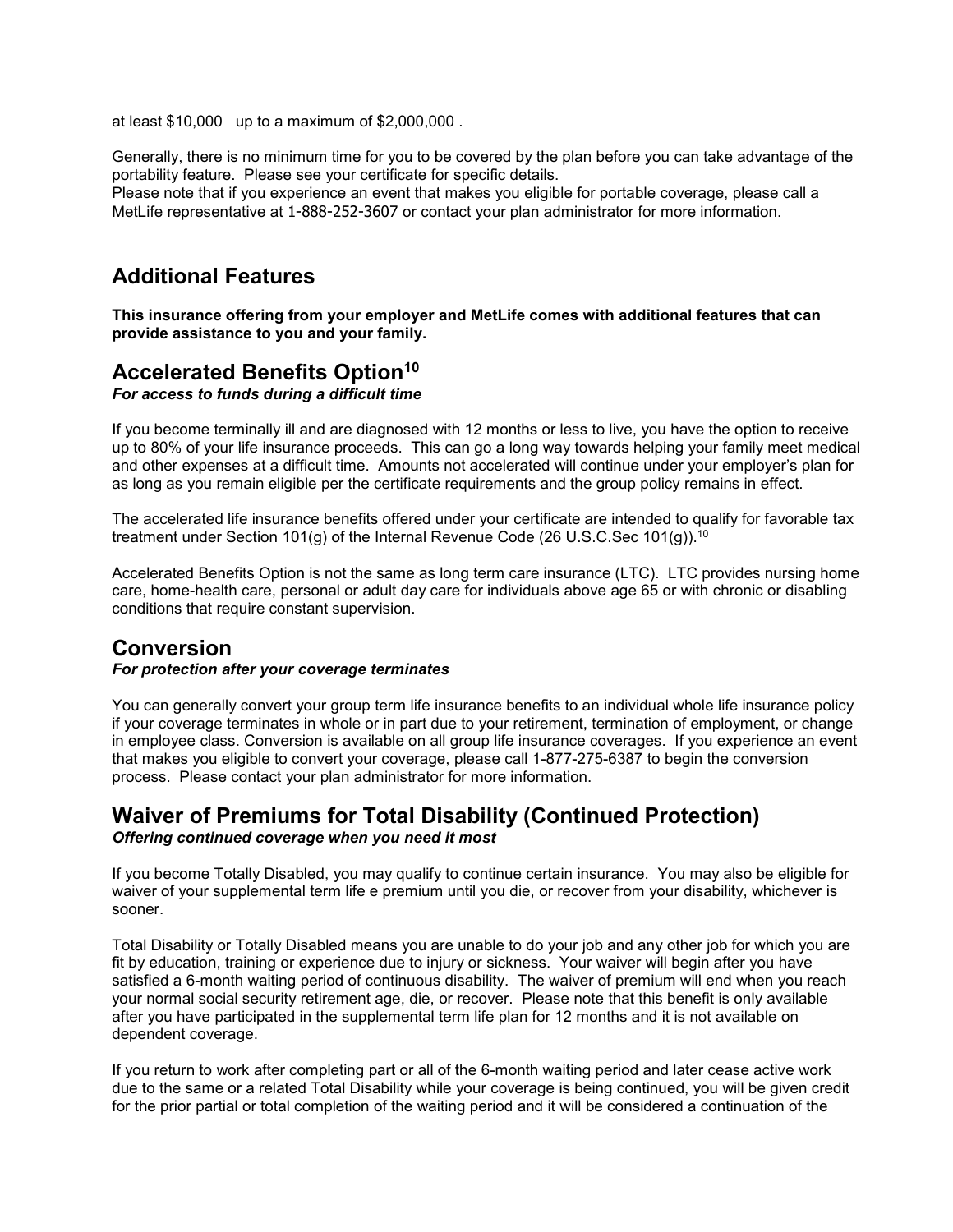original Total Disability. This means that if you completed the waiting period of continuous disability in the original period of disability, you will not need to complete another one.

- You must notify MetLife of the later period of cessation of active work within 12 months of when that period began.
- The amount of insurance being continued will be the same as during the original period of disability, subject to any reductions in coverage amount due to age.

### **What's Not Covered?**

Like most insurance plans, this plan has exclusions. Supplemental Life Insurance does not provide payment of benefits for death caused by suicide within the first two years (one year for group policies issued in Missouri, North Dakota and Colorado) of the effective date of the certificate or an increase in coverage. This exclusionary period is one year for residents of Missouri and North Dakota. If the group policy was issued in Massachusetts, the suicide exclusion does not apply to dependent life coverage. The suicide exclusion does not apply to residents of Washington, or to individuals covered under a group policy issued in Washington.

# **Additional Coverage Information**

### **About Your Coverage Effective Date**

You must be Actively at Work on the date your coverage becomes effective.

If Actively at Work requirements are met, coverage will become effective on the first of the month following the receipt of your completed application for all requests that do not require additional medical information. A request for your amount that requires additional medical information and is not approved by the date listed above will not be effective until the later of the date that notice is received that MetLife has approved the coverage or increase if you meet Actively at Work requirements on that date, or the date that Actively at Work requirements are met after MetLife has approved the coverage or increase. The coverage for your Spouse and eligible child(ren) will take effect on the date they are no longer confined, receiving or applying for disability benefits from any source or hospitalized.

## **Who Can Be A Designated Beneficiary?**

You can select any beneficiary(ies) other than your employer for your Supplemental coverages, and you may change your beneficiary(ies) at any time. You can also designate more than one beneficiary.

1 Grief Counseling services are provided through an agreement with LifeWorks US Inc. LifeWorks is not an affiliate of MetLife, and the services LifeWorks provides are separate and apart from the insurance provided by MetLife. LifeWorks has a nationwide network of over 30,000 counselors. Counselors have master's or doctoral degrees and are licensed professionals. The Grief Counseling program does not provide support for issues such as: domestic issues, parenting issues, or marital/relationship issues (other than a finalized divorce). For such issues, members should inquire with their human resources department about available company resources. This program is available to insureds, their dependents and beneficiaries who have received a serious medical diagnosis or suffered a loss. Events that may result in a loss are not covered under this program unless and until such loss has occurred. Services are not available in all jurisdictions and are subject to regulatory approval. Not available on all policy forms.

<sup>2</sup> Services and discounts are provided through a member of the Dignity Memorial® Network, a brand name used to identify a network of licensed funeral, cremation and cemetery providers that are affiliates of Service Corporation International (together with its affiliates, "SCI"), 1929 Allen Parkway, Houston, Texas. The online planning site is provided by SCI Shared Resources, LLC. SCI is not affiliated with MetLife, and the services provided by Dignity Memorial members are separate and apart from the insurance provided by MetLife. SCI offers planning services, expert assistance, and bereavement travel services to anyone regardless of affiliation with MetLife. Discounts through Dignity Memorial's network of funeral providers have been prenegotiated. Not available where prohibited by law. If the group policy is issued in an approved state, the discount is available for services held in any state except KY and NY, or where there is no Dignity Memorial presence (AK, MT, ND, SD, and WY). For MI and TN, the discount is available for "At Need" services only. Not approved in AK, FL, KY, MT, ND, NY and WA.

<sup>3</sup> MetLife administers this program, but has arranged for Massachusetts Mutual Life Insurance Company (MassMutual) to have specially-trained financial professionals offer financial education and, upon request, provide personal guidance to employees and former employees of companies providing this program through MetLife..